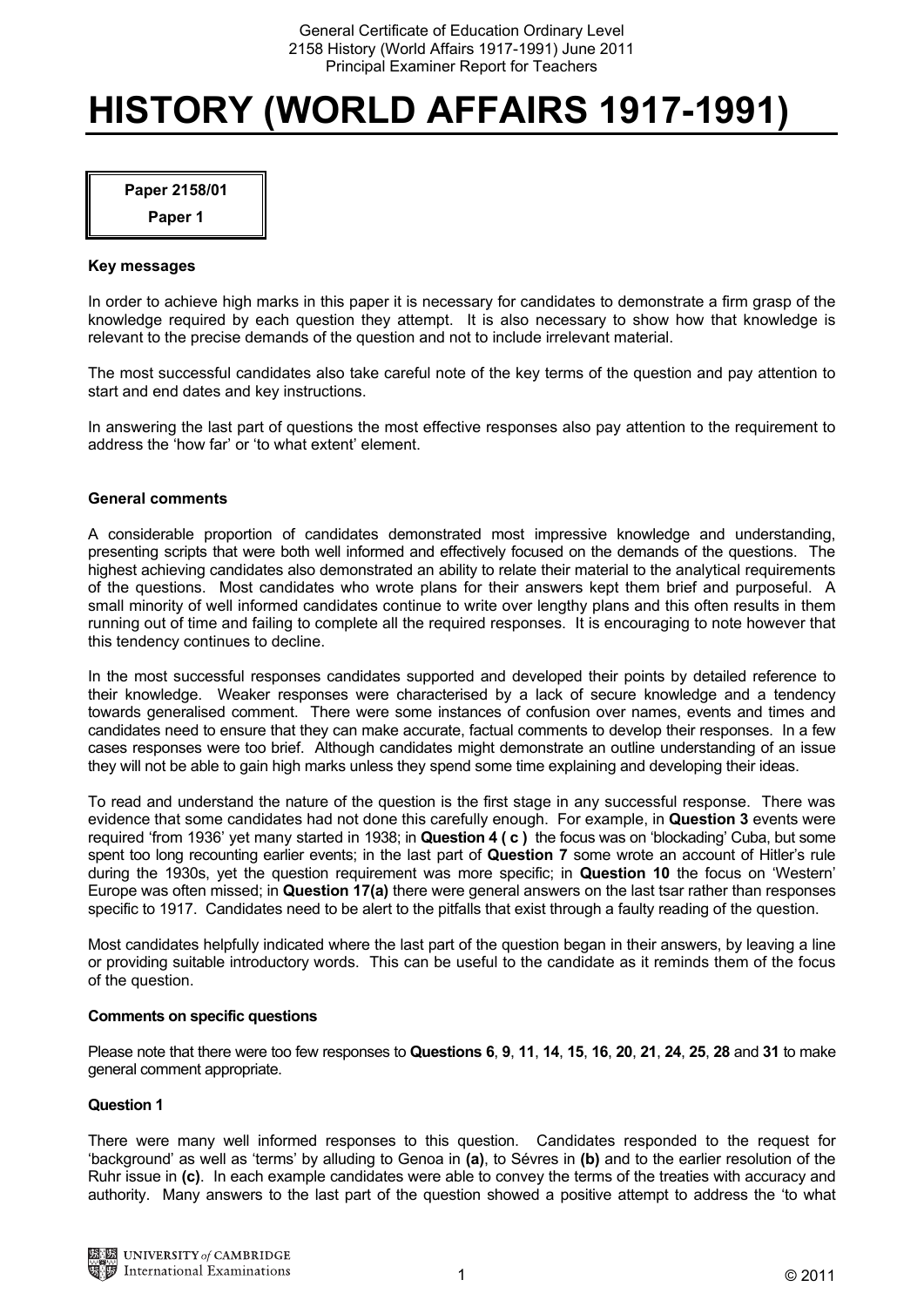General Certificate of Education Ordinary Level 2158 History (World Affairs 1917-1991) June 2011 Principal Examiner Report for Teachers

extent' element. There were clear references to the defensive precautions taken by France in the late 1920s in spite of the apparent thaw in relations with Germany.

# **Question 2**

Both elements **(a)** and **(b)** were well known as important inter-war episodes and many candidates wrote a helpful introduction on the development of the crisis before the League of Nations became involved. Some candidates allowed their description of the crisis itself to take over the answer to the neglect of the League of Nations. Others usefully showed that the competing concerns of Western powers sapped any commitment they might have had to assisting the League in resolving the trouble. The most perceptive responses to the last part of the question observed that Corfu was not entirely promising for the League early on, while in the late 1930s it was the nature of the problems which overwhelmed the League's attempts to solve them. A number of candidates took the last part of the question as a truth that needed to be illustrated and therefore tended to write rather one-sided accounts.

# **Question 3**

This diplomatic survey of the years 1936-39 was well tackled by many candidates, with a suitable emphasis on the circumstances surrounding Czechoslovakia in late 1938, and a clear focus on the reasons why war broke out in 1939 in the last part. Weaker responses sometimes demonstrated a tendency to neglect the remilitarisation of the Rhineland and the Anschluss and go directly to Munich. Others presented a slightly confused narrative of events in the autumn of 1938. In the last part of the question the majority of candidates were able to discuss the most important events concerning Czechoslovakia, Poland and the USSR. In a minority of cases the use of detail might have been more precise and the argument more clearly focused.

# **Question 4**

There were many effective responses to this question. In part **(a)** it was encouraging to find that the classic error of confusing the blockade (1948-49) with the building of the Berlin Wall (1961) was very little in evidence. Part **(a)** was often informatively presented, with appropriate background material as well as narrative of events, all seen in a suitable Cold War context. Part **(b)** was usually well recognised also, though there was some confusion on the nature of the Warsaw Pact. In **(c)** excess pre-blockade material was evident in a few responses. The question did not require a full discussion of the Cuban Missile Crisis, simply the relevant 'blockading' feature and some wasted time on detail which wasn't required. It was encouraging to find candidates looking beyond Yalta and Potsdam for origins of the Cold War in the last part of the question and many who did this argued their case well.

# **Question 5**

Answers to this question were generally well informed on both parts **(a)** and **(b)**. In **(a)** attention was mainly directed to the strategies of those involved, to the movements of the various fronts in the war and the involvement of those outside Korea; few trespassed outside the given dates of 1950-51. The same could not be said for **(b)**, where there were very variable beginnings, 1954 being a popular one. The dates had been chosen as illustrative of the fuller US commitment in Vietnam and that feature was often given graphic description, ending with the process of withdrawal in the early 1970s. In the last part many candidates considered a wide variety of motives which were not limited to the idea of the containment of communism. A number of candidates emphasised the role of US politics in this regard.

# **Question 7**

There were many effective responses to this question. Pre-1918 material was usually not too extensive, while more perceptive candidates made 1918 itself the direct start of their answer. The best responses maintained balance thereafter. The pre-1929 period, while important, did not deserve so much attention as the years from then to August 1934 when the substantive work on securing power really came into play. The majority of candidates displayed a sound grasp of factual material although some responses might have been more precise. There was some confusion as to who the victims were in such episodes as the Reichstag Fire and the Night of the Long Knives. Given the timeframe of the last part of the question, attention needed to be given to Hitler's appeal and the general condition of the German people in his relentless progress towards power. The nature of his rule in the mid and late 1930s was not the subject matter of the question, yet a number concentrated on this to the neglect of 'the early 1930s' and gained limited credit as a result.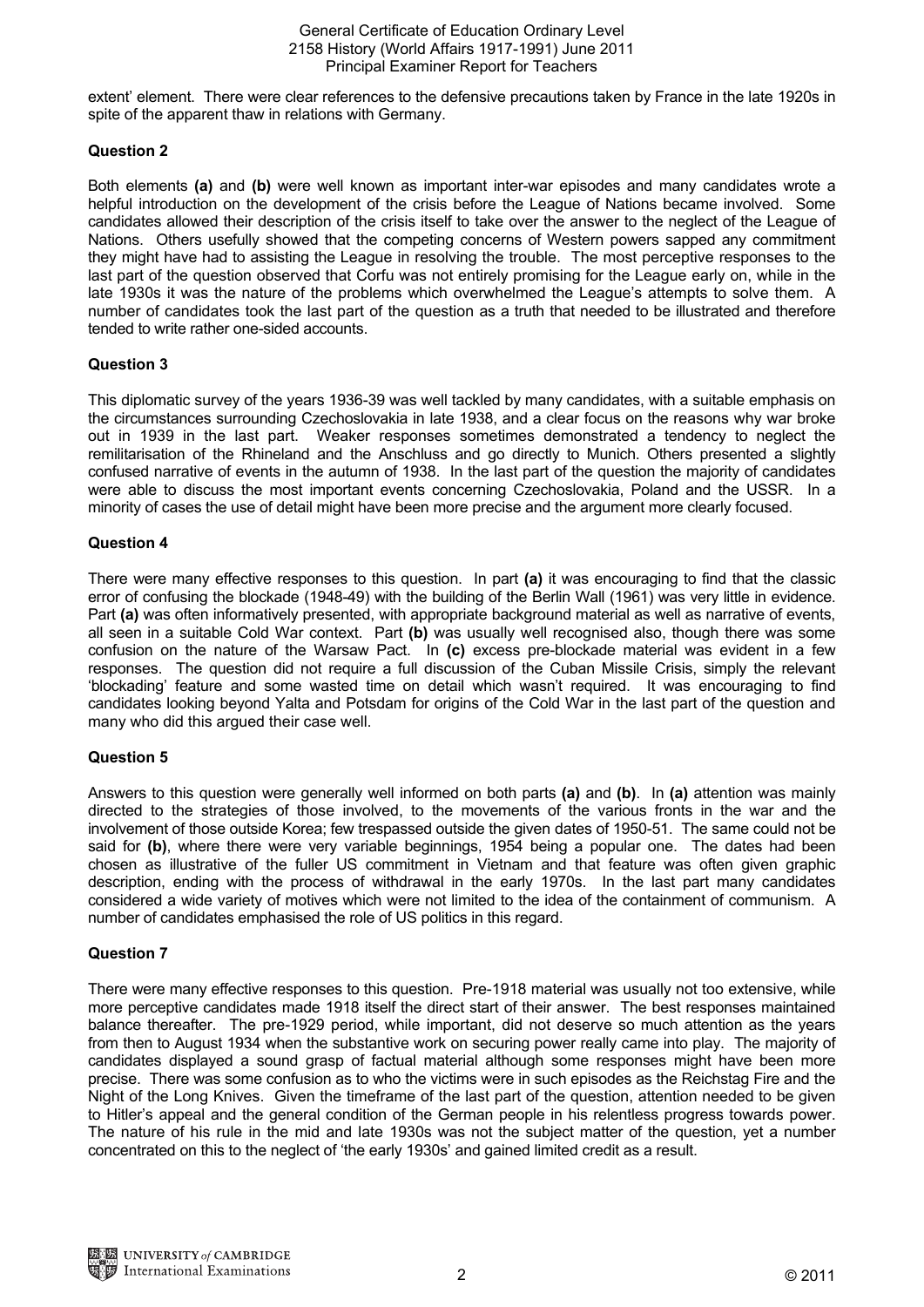## General Certificate of Education Ordinary Level 2158 History (World Affairs 1917-1991) June 2011 Principal Examiner Report for Teachers

# **Question 8**

In part **(a)** the most effective answers were well focused and specific. A small number of weaker responses provided generalised accounts of Italian problems and did not consider the left-wing dominance in 1919-20 from which fascism indirectly benefitted. A majority of candidates were confident in their knowledge of Fiume and the Lateran Pacts in parts **(b)** and **(c)**. Some candidates looked more broadly at papal policies, tracing the move from hostility to the state to support for Mussolini and the events of 1929. The least well addressed aspect of the question was the concept of the Corporate State, which was fundamental to fascism, but known only by a minority. Some responses considered other economic policies, such as autarchy, which were subsidiary to the Corporate State.

## **Question 10**

Many candidates demonstrated an excellent grasp of detail, with responses very well balanced across the quarter century covered by the question. Some took a more limited approach focused mainly on the 1940s and the Marshall Plan. A few were sidetracked into providing an account of the structure of the United Nations. Answers to the last part might have gone further than Anglo-French troubles over membership, although that theme was well presented in a number of responses.

## **Question 12**

Some candidates dealt informatively with such issues as the sinking of the Lusitania, submarine warfare and the Zimmermann telegram, while others alluded loosely to the need for the USA to assist its 'allies' and that weaponry was required. The 14 Points had relevance to Wilson's role at Paris, but were not the only feature in his involvement there in 1919, nor was this a question on the 14 Points as such. Most answers to the last part asserted that isolationism was followed by virtue of the rejection of the League of Nations. Many candidates went little further than that, relatively few teasing out the instances that did show a limitation on its practice in the 1920s.

## **Question 13**

In this popular question candidates who possessed good knowledge of the legislation of the period generally did well. There was less to write on **(a)** than on **(b)** and candidates seemed aware of this in their responses, while the mark scheme took account of the historic imbalance. Hoover was usually presented as locked into the Republican attitudes and approaches of the time, with useful comment from many on the legislation he initiated as well as his generally ineffective approach to social issues. Roosevelt was viewed more favourably and more broadly, with good detail on the nature and purpose of much of his legislation. Interesting contrasts emerged in the last part of the question.

## **Questions 14, 15 and 16**

There were a few attempts at these questions and some brief comment might be helpful. In **Question 14(b)** attention was limited on Pinochet, while more was needed for both men on their domestic policies and the reasons for them being criticised. Answers to **Question 15** were often weak in all respects, with classic errors in **(c)** by looking at women's achievements earlier in the century and in **(d)** by looking (in all cases) at MLK and civil rights rather than Black Power. In **Question 16** only the most perceptive candidates recognised the limitation to 'domestic' history in the case of each president.

# **Question 17**

The focus of this question was on 1917 and candidates needed to note this, especially in the case of part **(a)**. Here answers often began at the start of Nicholas II's reign and Bloody Sunday made many appearances. While a modest sentence or two of background might have helped, the essence of the answer needed to be confined to 1917. The time sequence was less problematic in parts **(b)** and **(c)**. Material on Kerensky was generally confidently used although Kornilov was not so well known. While a number of candidates moved on into the Civil War in the last part, most confined themselves to 1917. Many effective responses considered the securing of power in the light of Lenin's appeal and the dire circumstances of the time, set against a backdrop of a failing government.

## **Question 18**

Many candidates warmed to the prospect of a biographical account, although a few neglected the starting date of 1928 and included too much background material. Most then considered Stalin's role in industry, agriculture